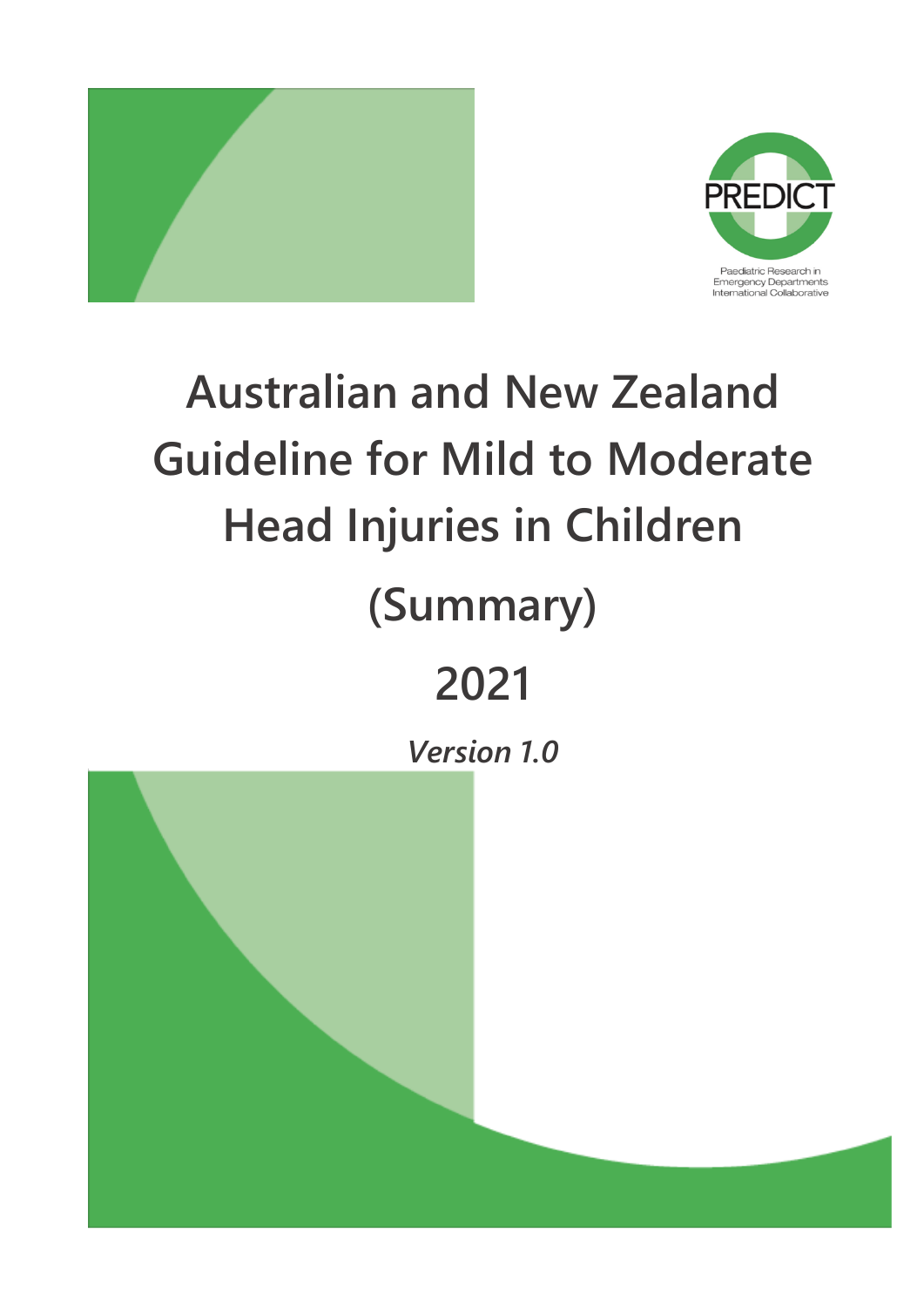© Paediatric Research in Emergency Departments International Collaborative (PREDICT) 2021

This work is copyright. Apart from any use as permitted under the Copyright Act 1968, parts of the document can be reproduced by clinicians, hospitals and medical and allied health organisations without permission; however, any use of the materials needs to be acknowledged using the citation below. Requests and enquiries concerning reproduction and rights should be addressed to the Chair of PREDICT, Paediatric Research in Emergency Departments International Collaborative, Murdoch Children's Research Institute, Flemington Road, Parkville, Victoria 3052, Australia, or via the PREDICT website: www.predict.org.au.

This document should be cited as: Babl FE, Tavender E, Dalziel S. On behalf of the Guideline Working Group for the Paediatric Research in Emergency Departments International Collaborative (PREDICT). *Australian and New Zealand Guideline for Mild to Moderate Head injuries in Children – Summary.* 2021. PREDICT, Melbourne, Australia.

This document and the full guideline (*Australian and New Zealand Guideline for Mild to Moderate Head Injuries in Children*) can be downloaded from the PREDICT website: http://www.predict.org.au. If alternative file formats are required, please email: predict@mcri.edu.au

Copyright information for the Paediatric Glasgow Coma Scale (permission received from Advanced Paediatric Life Support Australia).

Disclaimer: The *PREDICT Australian and New Zealand Guideline for Mild to Moderate Head injuries in Children* aims to combine a review of the available evidence for the management of mild to moderate head injuries in children with current clinical and expert practice and develop general clinical practice recommendations based on the best evidence available at the time of publication. The content provided is not intended to replace personal consultation with, diagnosis and treatment by a qualified health care professional. Care should always be based on professional medical advice, appropriate for a patients specific circumstances.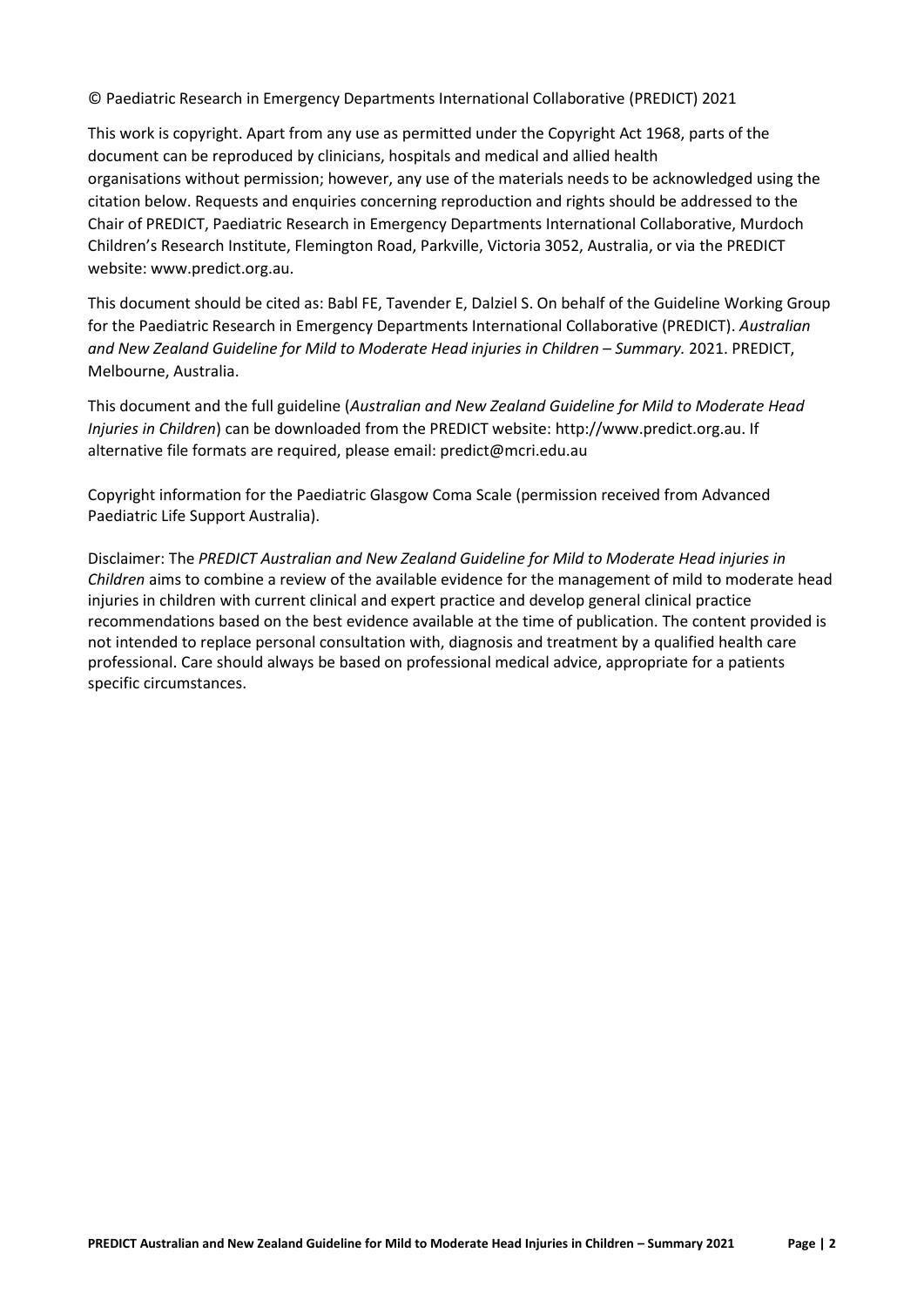# Acknowledgements

The *PREDICT Australian and New Zealand Guideline for Mild to Moderate Head Injuries in Children* was developed with funding support from the National Health and Medical Research Council (NHMRC) Centre of Research Excellence grants for Paediatric Emergency Medicine (GNT1058560/GNT1171228), Canberra, Australia, administered by the Murdoch Children's Research Institute, and from the Royal Children's Hospital Foundation, Melbourne, Australia.

The Guideline Steering Committee was initially established by the Paediatric Research in Emergency Departments International Collaborative (PREDICT), who convened a multidisciplinary Guideline Working Group (GWG). We acknowledge the generous, thoughtful contributions of the members of the GWG. Their sustained assistance in the development of the Guideline ensured stakeholder input and representation from specific specialty areas and the broad relevance of the Guideline. The Guideline development process was organised from inception to publication by Dr Emma Tavender, an implementation scientist.

## **Guideline Steering Committee**

Professor Franz Babl (co-chair) Professor Stuart Dalziel (co-chair) Dr Emma Tavender Dr Dustin Ballard Professor Ed Oakley Professor Meredith Borland Associate Professor Liz Cotterell

#### **Guideline Working Group**

Professor Franz Babl (co-chair) Professor Stuart Dalziel (co-chair) Professor Vicki Anderson Dr Dustin Ballard Associate Professor Karen Barlow Associate Professor Peter Barnett Mr Scott Bennetts Dr Roisin Bhamjee Professor Meredith Borland Dr Joanne Cole Associate Professor Liz Cotterell Dr John Craven Professor Gavin Davis Professor Stacy Goergen Dr Lambros Halkidis Ms Libby Haskell Dr Ben Lawton Dr Anna Lithgow Ms Glenda Mullen Professor Ed Oakley Ms Sharon O'Brien Mrs Michelle Paproth Dr David Perry Dr Emma Tavender Ms Cate Wilson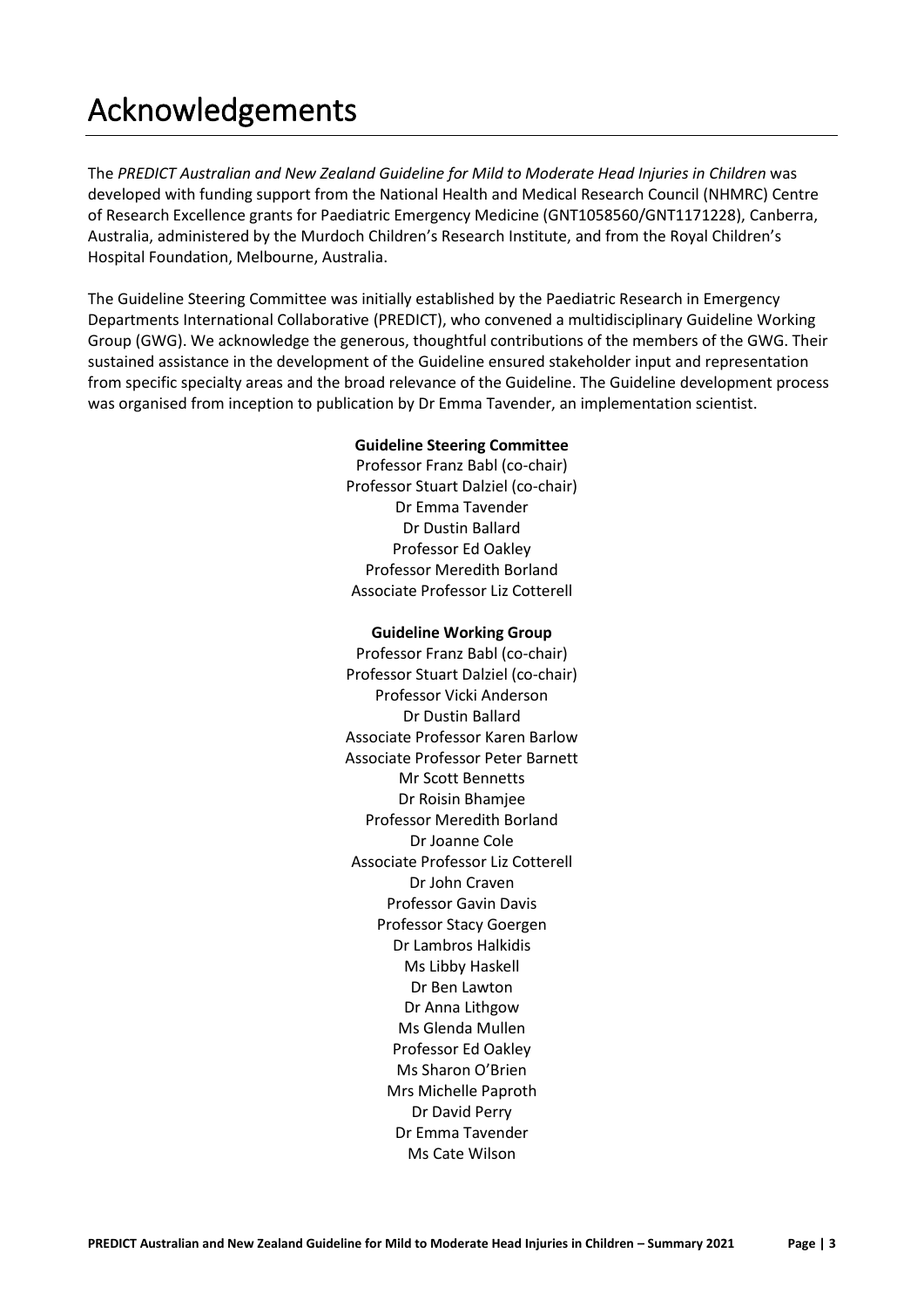We would like to acknowledge the input and feedback provided as part of the consultation phase for the Guideline by stakeholders to ensure relevance to the Australian and New Zealand emergency and paediatric setting. Formal feedback was received from: Australasian College for Emergency Medicine; New Zealand Emergency Medicine Network; The Royal Australasian College of Physicians; Paediatric Society of New Zealand; Australasian College of Paramedicine; Council of Ambulance Authorities Inc.; Royal Australian and New Zealand College of Radiologists; Australian Society of Medical Imaging and Radiation Therapy; New Zealand Institute of Medical Radiation Technology; Neurosurgical Society of Australasia; Royal Australasian College of Surgeons; Sports Medicine Australia; Australian Haemophilia Centre Directors' Organisation; Royal Flying Doctor Service; College of Emergency Nurses New Zealand; Australian College of Nurse Practitioners; College of Emergency Nurses Australasia; Australian College of Nursing; Metro & Regional Paediatrics Network, Agency for Clinical Innovation New South Wales; Advanced Paediatric Life Support Australia; Advanced Paediatric Life Support New Zealand; The Royal Australian College of General Practitioners; Australian College of Rural and Remote Medicine; and Victorian Department of Education. We thank the numerous clinicians who provided valuable informal feedback on the Guideline during the consultation phase.

We are grateful for external input from Professor Nathan Kuppermann, University of California Davis, United States of America (USA); Professor Peter Dayan, Columbia University, New York, USA; Professor Erik Hess, The University of Alabama Birmingham, USA; Professor Silvia Bressan, University of Padua, Italy; Associate Professor Johan Undén, Lund University, Lund, Sweden; and Professor Paul Monagle, Department of Clinical Haematology and Laboratory Services, The Royal Children's Hospital, Melbourne.

We thank Dr Jenny Ring and Dr Agnes Wilson, Hereco, Sydney, Australia, for their expertise and input in finalising the Guideline. We thank Dr Grace Leo from Don't Forget the Bubbles for her work on the graphic design of the Algorithm.

We thank Mr Quincy McCrary and Ms Sara Pimental, Kaiser Permanente Librarian Services, USA and Ms Poh Chua, Royal Children's Hospital, Melbourne, Australia for their literature searching expertise.

We thank Ms Marian Chandler for her administrative support.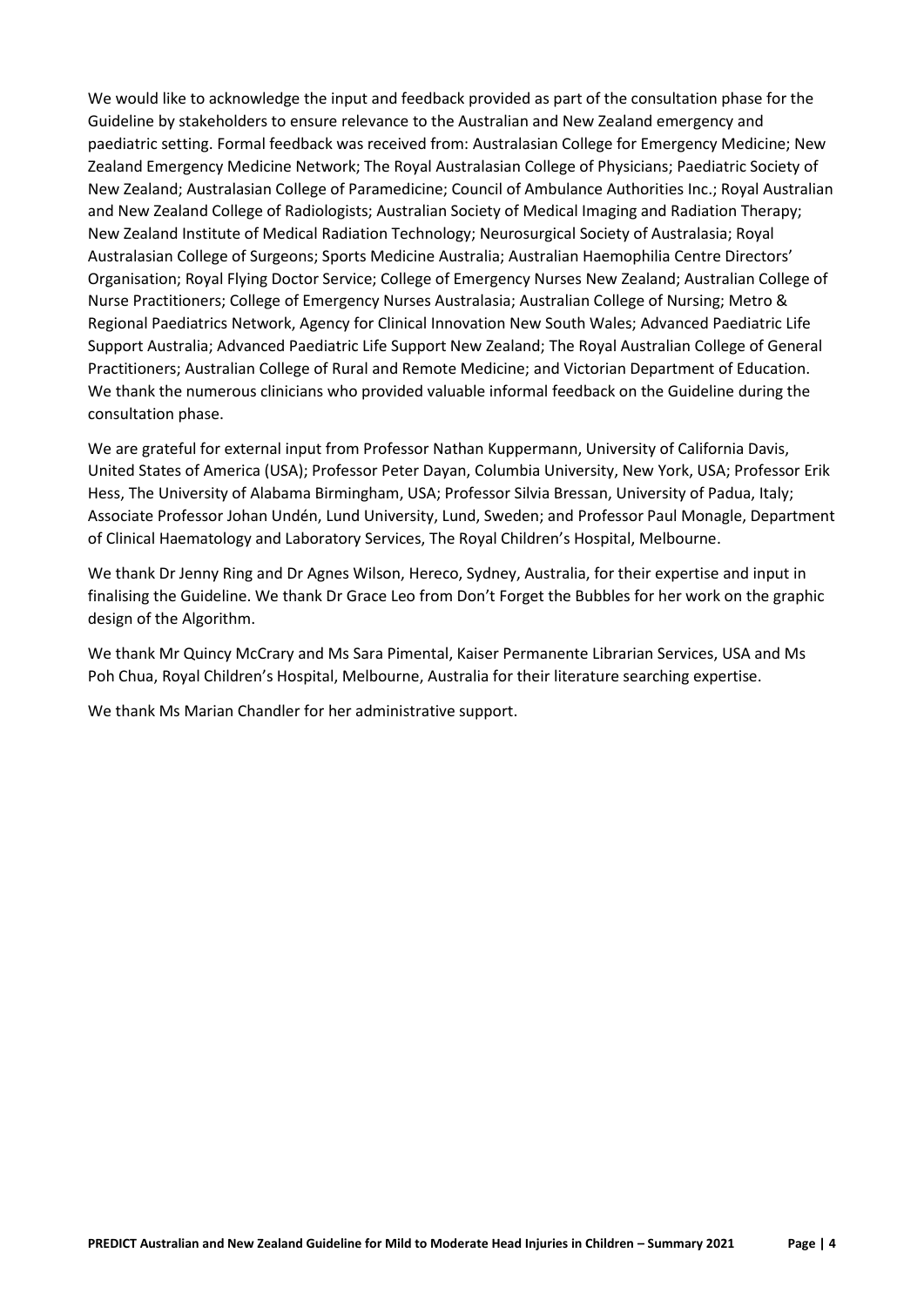# Executive summary

Children with head injuries represent some of the most common clinical presentations seen in acute paediatric care. Key management decisions need to be made with respect to triage, diagnostic imaging, admission or observation, and appropriate discharge and follow-up. Failure to do so can have both shortterm and long-term sequelae.

The *PREDICT Australian and New Zealand Guideline for Mild to Moderate Head Injuries in Children* (PREDICT Guideline) was designed to provide the highest level evidence and accurate guidance for clinicians providing care for children with mild to moderate head injuries presenting to acute care settings in Australia and New Zealand. The evidence review process was completed in 2019, with the Guideline development process conducted between 2019 and 2020. This Guideline has been developed in accordance with the principles set out in the 2016 National Health and Medical Research Council's (NHMRC) *Standards for Guidelines* (1). We followed a guideline adaption process, modifying steps from the ADAPTE Guideline development framework and the GRADE (Grading of Recommendations Assessment, Development and Evaluation)-ADOLOPMENT approach, including an assessment of existing international high-quality head injury guidelines for children, followed by a systematic review of the literature to update the evidence since the development of those guidelines (2).

The Paediatric Research in Emergency Departments International Collaborative (PREDICT) convened a multidisciplinary Guideline Working Group (GWG) comprising members from across Australia and New Zealand, including emergency physicians, paediatricians, neurosurgeons, paediatric neurologists, sports medicine doctors, retrieval specialists, radiologists, nurses and nurse practitioners, neuropsychologists, general practitioners, ambulance staff, implementation scientists and consumers. The GWG developed 33 consensus-based clinical questions in three key areas – triage, imaging and discharge of children with mild to moderate head injuries presenting to acute care settings. The 33 questions were then considered with respect to recommendations from the existing international guidelines identified and an assessment of new evidence from the updated systematic review of the literature. A decision was then made on whether to adopt or adapt recommendations from existing guidelines, or to develop new recommendations to address the clinical questions and be relevant to the Australian and New Zealand clinical environment. Recommendations were classed as 'evidence-informed recommendations (EIR)', 'consensus-based recommendations (CBR)' or 'practice points (PP)'.

A summary of the PREDICT Guideline is presented here; please refer to the full guideline (*Australian and New Zealand Guideline for Mild to Moderate Head Injuries in Children (2021) Version 1.0*) for further details and evidence supporting these recommendations. A clinical algorithm (*Algorithm*: *Imaging & Observation Decision-Making for Children with Head Injuries*) has also been developed to support imaging and observation decision-making and is available on the PREDICT website (www.predict.org.au).

We trust that the Guideline will contribute to improved care and greater consistency in clinical practice for children presenting to acute care settings with head injuries.

On behalf of the Guideline Working Group.

Prof Franz Babl, Dr Emma Tavender and Prof Stuart Dalziel.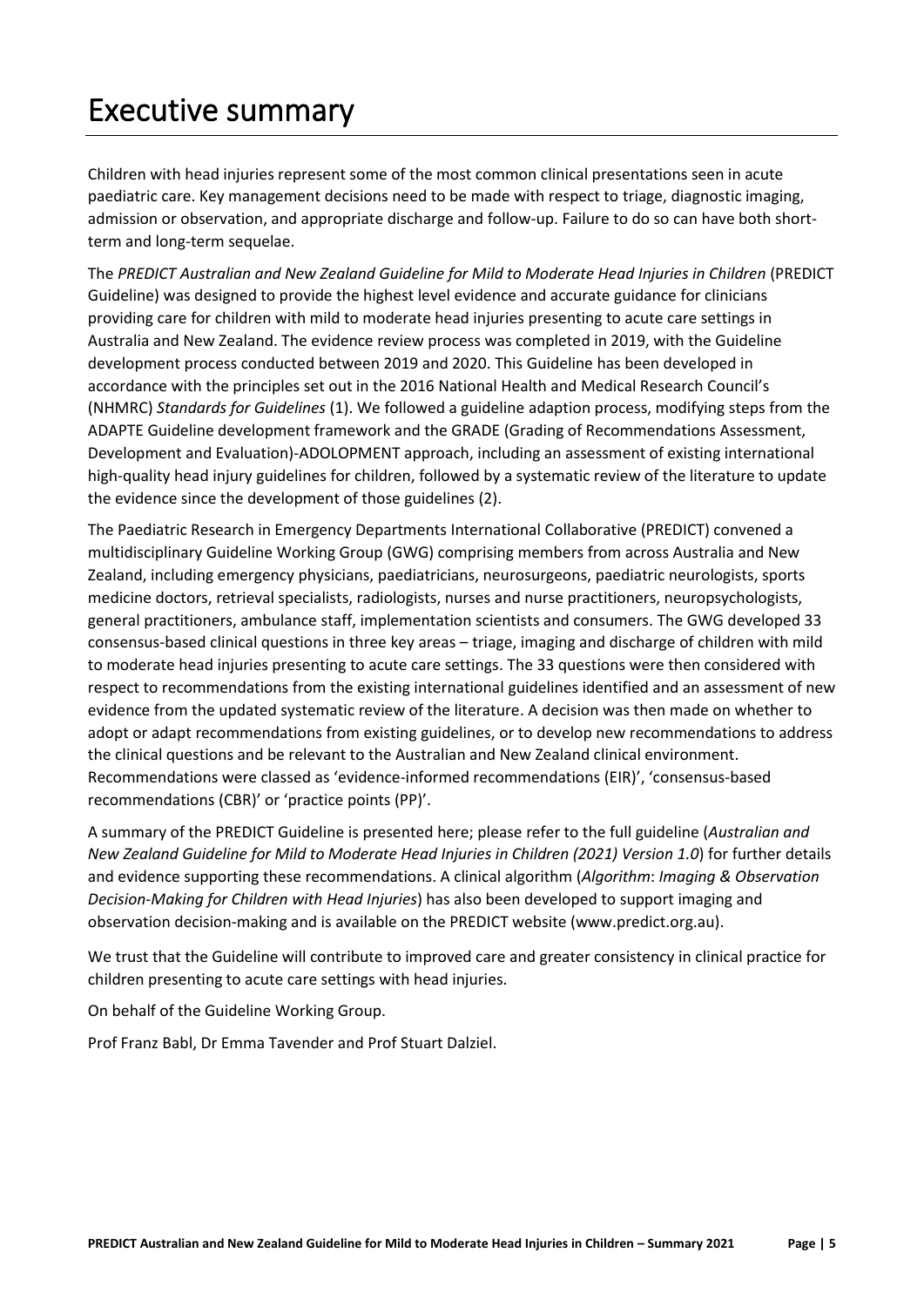| <b>Type of recommendation</b>             | <b>Description</b>                                                                                                                                               |
|-------------------------------------------|------------------------------------------------------------------------------------------------------------------------------------------------------------------|
| Evidence-informed recommendation<br>(EIR) | Recommendation formulated with evidence<br>from source guideline and/or PREDICT literature<br>search                                                             |
| Consensus-based recommendation<br>(CBR)   | Recommendation formulated by consensus,<br>where evidence was sought but none was<br>identified, or where the identified evidence was<br>limited by indirectness |
| Practice point (PP)                       | A recommendation that was outside the scope<br>of the evidence search and was based on<br>consensus                                                              |

Each recommendation is classed as new (i.e. created by the Guideline Working Group), adopted (i.e. taken from existing guidelines) or adapted (i.e. adapted from existing guidelines).

# **Triage**

1 CBR Children with head injury should be assessed in a hospital setting if the mechanism of injury was severe**<sup>1</sup>** or if they develop the following signs or symptoms within 72 hours of injury: New

- seizure or convulsion
- double vision, ataxia, clumsiness or gait abnormality
- loss of consciousness
- deteriorating level of consciousness
- weakness and tingling in arms or legs
- presumed skull fracture (palpable fracture, 'raccoon eyes' or Battle's signs)
- $\bullet$  vomiting<sup>2</sup>
- severe headache
- not acting normally, including abnormal drowsiness, increasing agitation, restlessness or combativeness (in children aged less than 2 years, not acting normally as deemed by a parent)
- occipital or parietal or temporal scalp haematoma (in children aged less than 2 years only).<sup>3</sup>
- 2 CBR Children with trivial head injury<sup>4</sup> do not need to attend hospital for assessment; they can be safely managed at home.<sup>3</sup> New
- 3 EIR Consultation with a neurosurgical service may not be routinely required for infants and children with an isolated, non-displaced, linear skull fracture on a head CT scan without intracranial injury and a GCS score of 15.**<sup>5</sup>** New

<sup>&</sup>lt;sup>1</sup> Severe mechanism of injury: motor vehicle accident with patient ejection, death of another passenger or rollover; pedestrian or bicyclist without helmet struck by motorised vehicle; falls of 1 m or more for children aged less than 2 years, and more than 1.5 m for children aged 2 years or older; or head struck by a high-impact object.

 $2$  A case of a single isolated vomit can be assessed in general practice.

<sup>&</sup>lt;sup>3</sup> In children aged less than 2 years the signs of intracranial injury may not be apparent in the first hour.

<sup>4</sup> Trivial head injury includes ground-level falls, and walking or running into stationary objects, with no loss of consciousness, a GCS score of 15 and no signs or symptoms of head trauma other than abrasions.

<sup>5</sup> Measured using an age-appropriate GCS.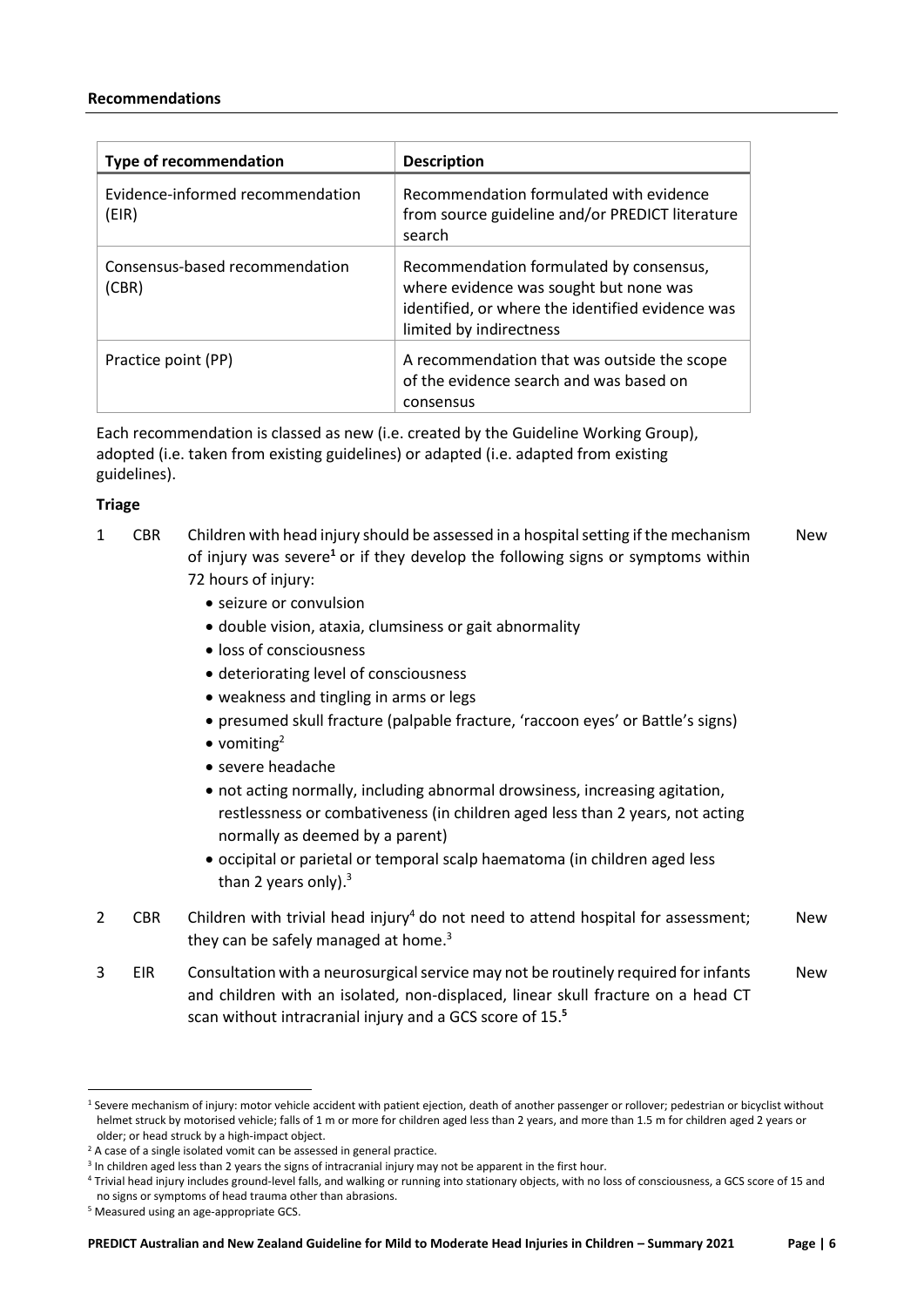- A PP Children aged less than 2 years with a suspected or identified isolated, nondisplaced, linear skull fracture should have a medical follow-up within 1–2 months to assess for a growing skull fracture.<sup>6</sup> New
- B PP In all children presenting with mild to moderate head injury, the possibility of abusive head trauma should be considered. New
- 4 CBR Consultation with a neurosurgical service should occur in all cases of intracranial Adapted injury or skull fracture shown on a head CT scan, other than in infants and children with an isolated, non-displaced, linear skull fracture on a head CT scan without intracranial injury and a GCS score of  $15.^5$

# **Decision rules for CT scan**

<span id="page-6-0"></span>5  $\;\;$  EIR In children with mild to moderate head injury and a GCS score of 14–15<sup>5</sup> who have one or more risk factors for a clinically-important traumatic brain injury<sup>7</sup> (see below or [Box A](#page-15-0) for risk factors, and *Algorithm: Imaging & Observation Decision-making for Children with Head Injuries*), clinicians should take into account the number, severity and persistence of signs and symptoms, and family factors (e.g. distance from hospital and social context) when choosing between structured observation and a head CT scan.<sup>8</sup> New

*Risk factors for clinically-important traumatic brain injury: 7*

- GCS score of  $14<sup>5</sup>$  or other signs of altered mental status<sup>9</sup>
- Severe mechanism of injury<sup>1</sup>
- Post-traumatic seizure(s)
- Abnormal neurological examination

Specific risk factors for children aged less than 2 years:

- $-$  Palpable skull fracture<sup>10</sup>
- $-$  Occipital or parietal or temporal scalp haematoma<sup>11</sup>
- History of LOC 5 seconds or more
- Not acting normally per parent

Specific risk factors for children aged 2 years and older:

- $-$  Signs of base of skull fracture<sup>12</sup>
- History of LOC
- $-$  History of vomiting<sup>13</sup>
- Severe headache.

<sup>&</sup>lt;sup>6</sup> A growing skull fracture is a rare complication of linear skull fractures. It can occur in children aged less than 2 years with a skull bone fracture, and it represents the diastatic enlargement of the fracture due to a dural tear, with herniating brain tissue or a cystic cerebrospinal fluid-filled mass underneath. In the setting of a known skull fracture, a growing fracture is indicated by any of the following: persistent boggy swelling along a fracture line; palpable diastasis; an enlarging, asymmetrical head circumference; or delayed onset neurological symptoms. This can be assessed by a neurosurgeon, paediatrician or GP who is able to assess for a growing skull fracture.

<sup>&</sup>lt;sup>7</sup> Clinically-important traumatic brain injury is defined as death from traumatic brain injury, neurosurgical intervention for traumatic brain injury, intubation for more than 24 hours for traumatic brain injury, or hospital admission of 2 nights or more associated with traumatic brain injury on CT.

<sup>&</sup>lt;sup>8</sup> Sedation is usually not required in children for non-contrast CT scans as they generally only take seconds to complete. If sedation is required for uncooperative children requiring imaging local safe sedation practice should be followed.

<sup>&</sup>lt;sup>9</sup> Agitation, drowsiness, repetitive questioning, slow response to verbal communication.

 $10$  Palpable skull fracture: on palpation or possible on the basis of swelling or distortion of the scalp.

<sup>&</sup>lt;sup>11</sup> Non-frontal scalp haematoma: occipital, parietal or temporal.

<sup>&</sup>lt;sup>12</sup> Signs of base of skull fracture: haemotympanum, 'raccoon eyes', cerebrospinal fluid (CSF) otorrhoea or CSF rhinorrhoea, Battle's signs.

<sup>&</sup>lt;sup>13</sup> Isolated vomiting, without any other risk factors, is an uncommon presentation of clinically-important traumatic brain injury. Vomiting, regardless of the number or persistence of vomiting, in association with other risk factors increases concern for clinically-important traumatic brain injury.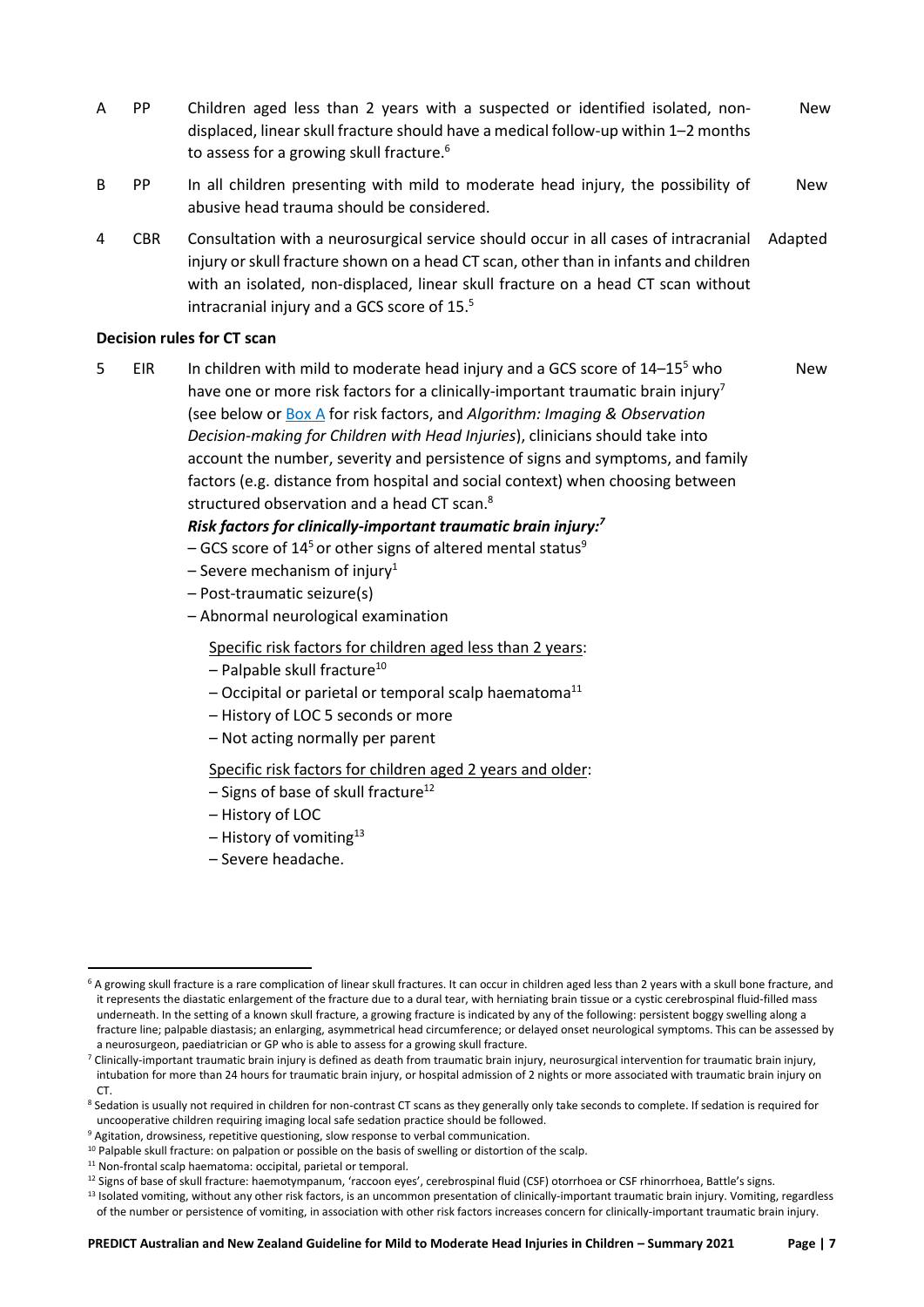| 6              | <b>EIR</b>                | For children presenting to an acute care setting within 24 hours of a head injury<br>and a GCS score of 15, <sup>5</sup> a head CT scan should not be performed without any risk<br>factors for clinically-important traumatic brain injury <sup>7</sup> (see PREDICT<br>Recommendation 5 or Box A for risk factors, and Algorithm: Imaging &<br>Observation Decision-making for Children with Head Injuries).                                                                                                                                                                   | New        |
|----------------|---------------------------|----------------------------------------------------------------------------------------------------------------------------------------------------------------------------------------------------------------------------------------------------------------------------------------------------------------------------------------------------------------------------------------------------------------------------------------------------------------------------------------------------------------------------------------------------------------------------------|------------|
| $\overline{7}$ | EIR                       | Children presenting to an acute care setting within 72 hours of a head injury and<br>a GCS score of 13 or less <sup>5</sup> should undergo an immediate head CT scan. <sup>8</sup>                                                                                                                                                                                                                                                                                                                                                                                               | <b>New</b> |
| 8              | <b>CBR</b>                | Children with delayed initial presentation (24-72 hours after head injury) and a<br>GCS score of 15 <sup>5</sup> should be risk stratified in the same way as children presenting<br>within 24 hours.                                                                                                                                                                                                                                                                                                                                                                            |            |
| C              | PP                        | For children with mild to moderate head injury, consider shared decision-making <sup>14</sup><br>New<br>with parents, caregivers and adolescents (e.g. a head CT scan <sup>8</sup> or structured<br>observation).                                                                                                                                                                                                                                                                                                                                                                |            |
| D              | PP                        | All cases of head injured infants aged 6 months and younger should be discussed<br>with a senior clinician. These infants should be considered at higher risk of<br>intracranial injury, with a lower threshold for observation or imaging. <sup>8</sup>                                                                                                                                                                                                                                                                                                                         | <b>New</b> |
|                | <b>Ventricular shunts</b> |                                                                                                                                                                                                                                                                                                                                                                                                                                                                                                                                                                                  |            |
| 9              | EIR                       | In children with a ventricular shunt (e.g. ventriculoperitoneal shunt) presenting to<br>an acute care setting following mild to moderate head injury, who have no risk<br>factors for clinically-important traumatic brain injury <sup>7</sup> (see PREDICT<br>Recommendation 5 or Box A for risk factors), consider structured observation over<br>an immediate head CT scan.                                                                                                                                                                                                   | Adapted    |
| E              | PP                        | In children with a ventricular shunt and mild to moderate head injury, consider<br>obtaining a shunt series, based on consultation with a neurosurgical service, if<br>there are local signs of shunt disconnection, shunt fracture (e.g. palpable<br>disruption or swelling), or signs of shunt malfunction.                                                                                                                                                                                                                                                                    | New        |
|                |                           | Anticoagulant or antiplatelet therapy, and known bleeding disorders                                                                                                                                                                                                                                                                                                                                                                                                                                                                                                              |            |
|                |                           | 10 EIR In children with congenital or acquired bleeding disorders, following a head injury Adapted<br>that results in presentation to an acute care setting, where there are no risk<br>factors for clinically-important traumatic brain injury <sup>7</sup> (see PREDICT<br>Recommendation 5 or Box A for risk factors), consider structured observation over<br>an immediate head CT scan. If there is a risk factor for intracranial injury, a head<br>CT should be performed. If there is a deterioration in neurological status, a head<br>CT should be performed urgently. |            |
| F              | PP                        | In children with coagulation factor deficiency (e.g. haemophilia), following a head<br>injury that results in presentation to an acute care setting, the performance of a<br>head CT scan or the decision to undertake structured observation must not delay<br>the urgent administration of replacement factor.                                                                                                                                                                                                                                                                 | <b>New</b> |
| G              | PP                        | In all children with a bleeding disorder or on anticoagulant or antiplatelet therapy,<br>following a head injury that results in presentation to an acute care setting,<br>clinicians should urgently seek advice from the haematology team treating the                                                                                                                                                                                                                                                                                                                         | <b>New</b> |

child in relation to risk of bleeding and management of the coagulopathy.

<sup>&</sup>lt;sup>14</sup> Validated tools should be adapted for shared decision-making with parents, caregivers and adolescents.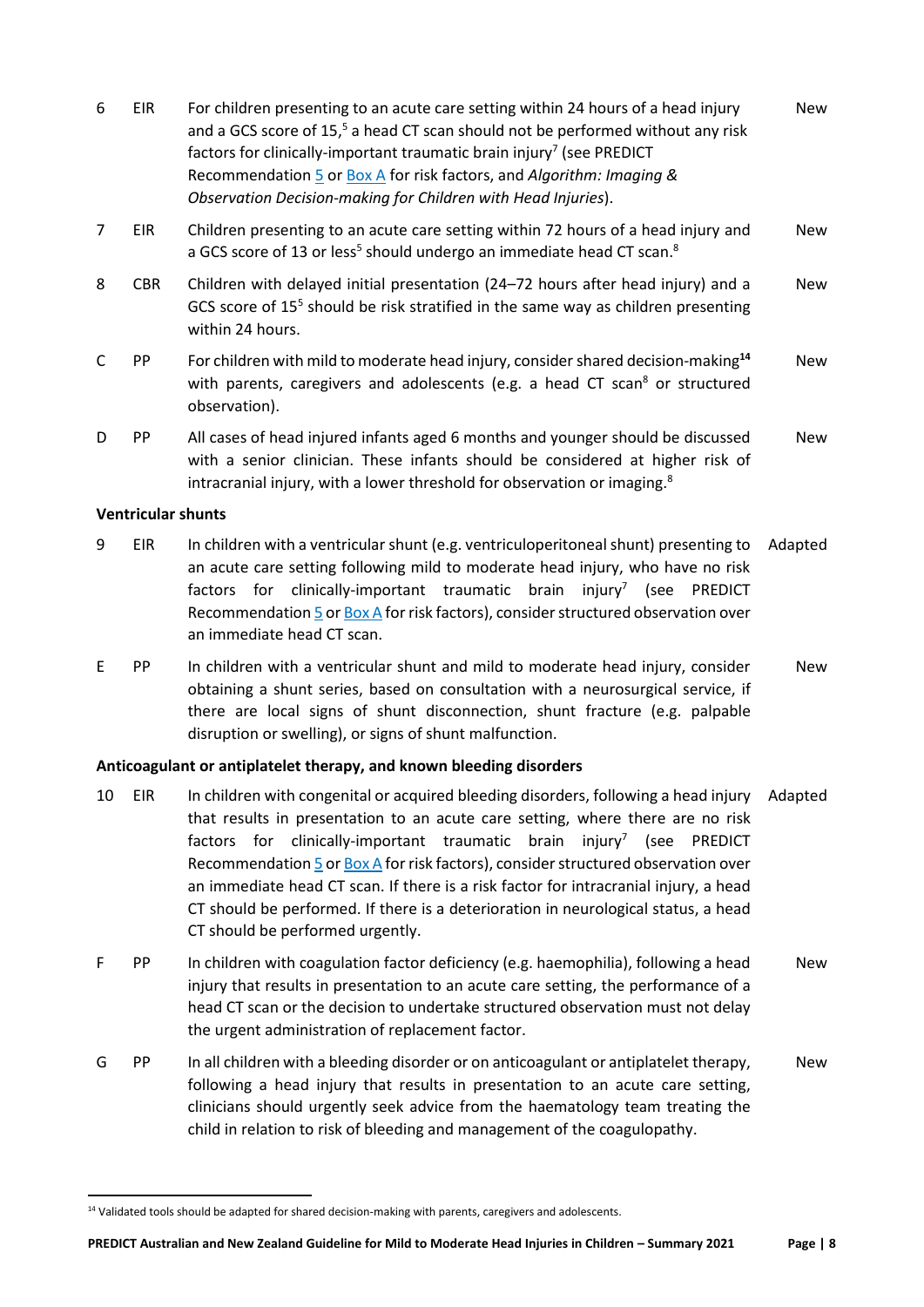- 11 CBR In children with immune thrombocytopaenias, following a head injury which Adapted results in presentation to an acute care setting, where there are no risk factors for clinically-important traumatic brain injury<sup>7</sup> (see PREDICT Recommendation [5](#page-6-0) or [Box A](#page-15-0) for risk factors), consider structured observation over an immediate head CT scan. If there is a risk factor for intracranial injury, a head CT should be performed. If there is a deterioration in neurological status, a head CT should be performed urgently. Clinicians should check a platelet count in all children with immune thrombocytopaenias, and blood group in all symptomatic patients, if not already available.
- H PP In children with immune thrombocytopaenia with mild to moderate head injury and platelet counts of less than  $20 \times 10^9$ /L, consider empirical treatment after discussion with the haematology team treating the child. New
- 12 EIR In children with mild to moderate head injury on warfarin therapy, other anticoagulants (e.g. direct oral anticoagulants) or antiplatelet therapy, consider a head CT scan regardless of the presence or absence of risk factors for clinically-important traumatic brain injury<sup>7</sup> (see PREDICT Recommendation [5](#page-6-0) or **Box A** for risk factors). Seek senior clinician review to inform timing of the head CT scan. Discuss the patient with the team managing the anticoagulation regarding early consideration of reversal agents. Check the appropriate anticoagulant measure (if available); for example, international normalised ratio (INR), activated partial thromboplastin time (APTT) or anti-Xa assay. Adapted
- I PP In adolescents with mild to moderate head injury and taking anticoagulants, including warfarin, consider managing according to adult literature and guidelines. New

#### **Neurodevelopmental disorders**

13 CBR It is unclear whether children with neurodevelopmental disorders presenting to an acute care setting following mild to moderate head injury have a different background risk for intracranial injury. Consider structured observation or a head CT scan for these children because they may be difficult to assess. For these children, shared decision-making with parents, caregivers and the clinical team that knows the child is particularly important. New

#### **Intoxication**

14 CBR In children who are drug or alcohol intoxicated presenting to an acute care setting following mild to moderate head injury, treat as if the neurological findings are due to the head injury. The decision to undertake structured observation or a head CT scan should be informed by the risk factors for clinically-important traumatic brain injury<sup>7</sup> (see PREDICT Recommendation [5](#page-6-0) or **Box A** for risk factors and *Algorithm:Imaging & Observation Decision-making for Children with Head Injuries*) rather than the child being intoxicated. New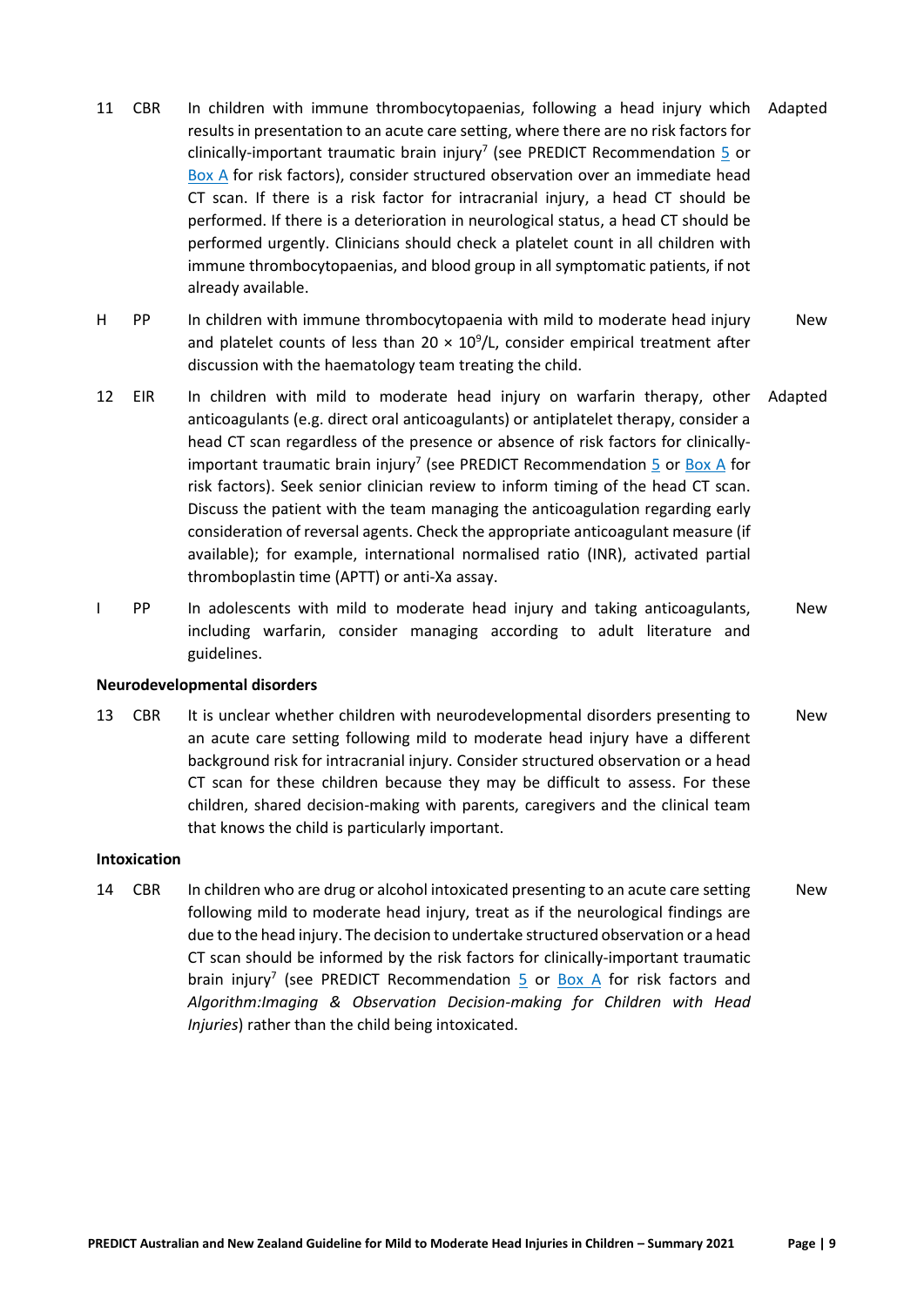#### **Discharge without CT scan**

- 15 EIR In children presenting to an acute care setting following mild to moderate head injury, the risk of clinically-important traumatic brain injury<sup>7</sup> requiring hospital care is low enough to warrant discharge home without a head CT scan if the patient has no risk factors for a clinically important traumatic brain injury<sup>7</sup> (see PREDICT Recommendation [5](#page-6-0) or [Box A](#page-15-0) for risk factors), has a normal neurological examination and has no other factors warranting hospital admission (e.g. other injuries, clinician concerns [e.g. persistent vomiting], drug or alcohol intoxication, social factors, underlying medical conditions such as bleeding disorders or possible abusive head trauma). New
- J PP In children undertaking structured observation following mild to moderate head injury, consider observation up to 4 hours from the time of injury, with discharge if the patient returns to normal for at least 1 hour. Consider an observation frequency of every half hour for the first 2 hours, then 1-hourly until 4 hours post injury. After 4 hours, continue observation at least 2-hourly for as long as the child remains in hospital. Adapted
- K PP The duration of structured observation may be modified based on patient and family variables, including time elapsed since injury or signs and symptoms, and reliability and ability of the child or parent to follow advice on when to return to hospital. New

## **Normal initial CT scan**

- 16 EIR After a normal initial head CT scan in children presenting to an acute care setting following mild to moderate head injury, the clinician may conclude that the risk of clinically-important traumatic brain injury<sup>7</sup> requiring hospital care is low enough to warrant discharge home, provided that the child has a GCS score of 15,<sup>5</sup> normal neurological examination and no other factors warranting hospital admission (e.g. other injuries, clinician concerns [e.g. persistent vomiting], drug or alcohol intoxication, social factors, underlying medical conditions such as bleeding disorders or possible abusive head trauma). Adapted
- L PP The duration of structured observation for children with mild to moderate head injury who have a normal initial head CT scan but do not meet discharge criteria should be based on individual patient circumstances. Consider an observation frequency of every half hour for the first 2 hours, then 1-hourly until 4 hours post injury. After 4 hours, continue at least 2-hourly for as long as the child remains in hospital. New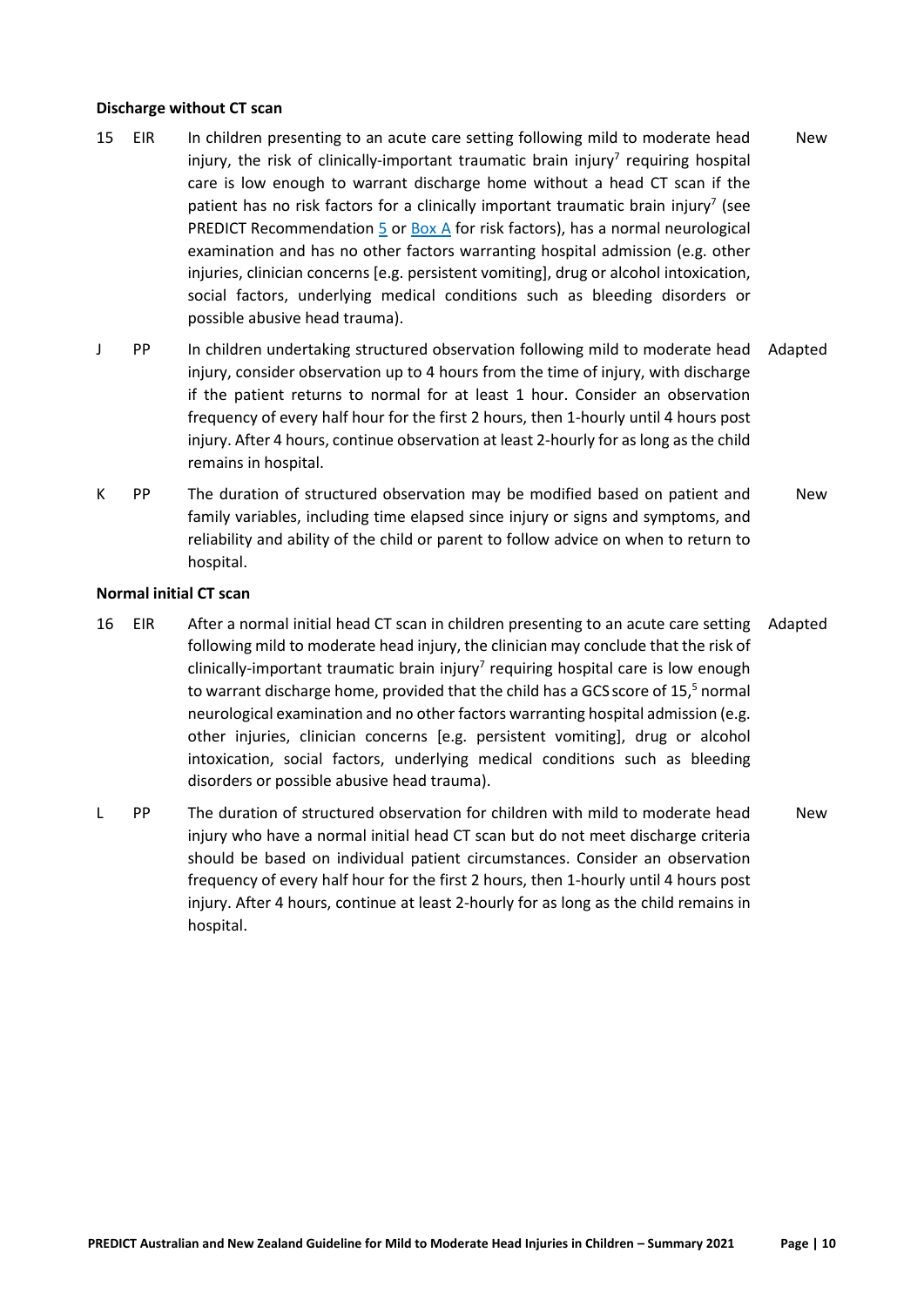# **Repeat imaging**

17 EIR After a normal initial head CT scan in children presenting to an acute care setting following mild to moderate head injury, neurological deterioration should prompt urgent reappraisal by the treating clinician, with consideration of an immediate repeat head CT scan and consultation with a neurosurgical service. Adapted

> Children who are being observed after a normal initial head CT scan $<sup>15</sup>$  who have</sup> not achieved a GCS score of 15<sup>5</sup> after up to 6 hours observation from the time of injury should have a senior clinician review for consideration of a further head CT scan or MRI scan and/or consultation with a neurosurgical service. The differential diagnosis of neurological deterioration or lack of improvement should take account of other injuries, drug or alcohol intoxication and non-traumatic aetiologies.

## **Abusive head trauma**

- 18 EIR In children presenting to an acute care setting following mild to moderate head injury where abusive head trauma is suspected, a head CT scan should be used as the initial diagnostic tool to evaluate possible intracranial injury and other injuries (e.g. skull fractures) relevant to the evaluation of abusive head trauma. The extent of the assessment should be coordinated with the involvement of an expert in the evaluation of non-accidental injury. Adapted
- M PP Detection of skull fractures, even in the absence of other intracranial injury, is important in cases of suspected abusive head trauma. New

#### **X-ray**

19 EIR In children presenting to an acute care setting following mild to moderate head injury, clinicians should not use plain X-rays of the skull prior to, or in lieu of, a head CT scan to diagnose skull fracture or to determine the risk of intracranial injury. Adapted

# **Ultrasound**

- 20 EIR In children presenting to an acute care setting following mild to moderate head injury, clinicians should not use ultrasound of the skull prior to, or in lieu of, a head CT scan to diagnose or determine the risk of intracranial injury. Adapted
- 21 EIR In infants presenting to an acute care setting following mild to moderate head injury, clinicians should not use transfontanelle ultrasound prior to, or in lieu of, a head CT scan to diagnose intracranial injury. Adopted

#### **MRI versus CT scan**

- 22 EIR In children presenting to an acute care setting following mild to moderate head injury, for safety, logistical and resource reasons, MRI should not be routinely used for primary investigation of clinically-important traumatic brain injury. 16 Adopted
- N PP In certain settings with the capacity to perform MRI rapidly and safely in children, MRI may be equivalent to a head CT scan in terms of utility. New

<sup>&</sup>lt;sup>15</sup> The initial head CT scan should be interpreted by a radiologist to ensure no injuries were missed.

<sup>&</sup>lt;sup>16</sup> If an MRI is planned, the concurrent imaging of the spine should be considered and may warrant discussion with other specialist teams.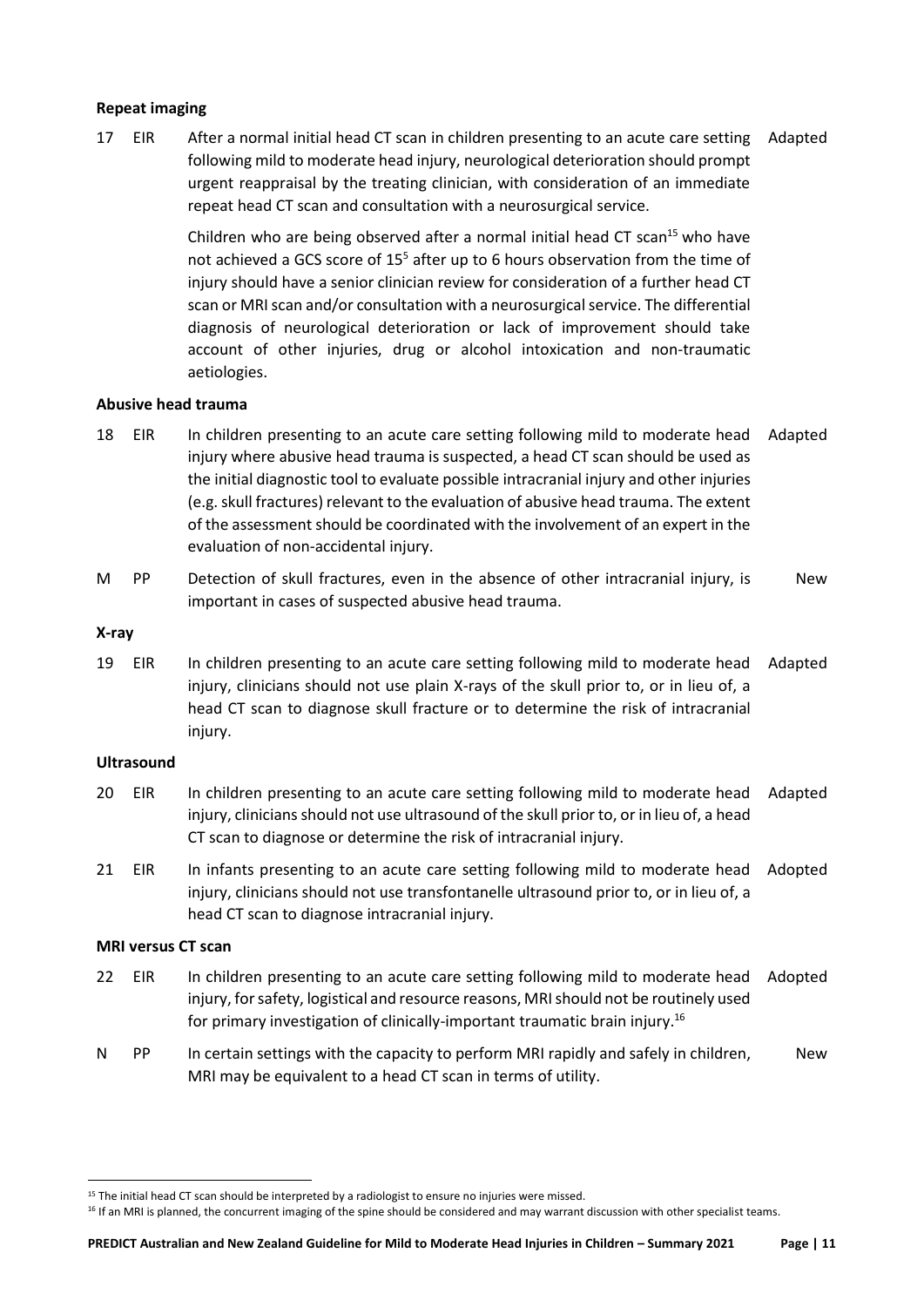## **Biomarker testing**

23 EIR In infants and children with mild to moderate head injury, presenting to an acute Adopted care setting, healthcare professionals should not use biomarkers to diagnose or determine the risk of intracranial injury outside of a research setting.

#### **CT scan protocols**

- 24 EIR In children with head injury, radiation dose should be optimised for head CT scans, with the primary aim being to produce diagnostic quality images that can be interpreted by the radiologist and are sufficient to demonstrate a small volume of intracranial haemorrhage (e.g. thin-film subdural haematoma). New
- 25 EIR Age-based CT scanning protocols that are optimised and as low as reasonably achievable (ALARA) for a paediatric population should be used. New
- 26 EIR Soft tissue and bone algorithm standard thickness and fine-slice images and multiplanar 2D and bony 3D reconstructions should be acquired, archived and available to the radiologist for review at the time of initial interpretation. New
- 27 CBR Cervical spine imaging should not be routine in all children with mild to moderate head injury who require imaging. New

## **Follow-up and discharge advice**

- 28 EIR Children presenting within 72 hours of a mild to moderate head injury can be Adapted safely discharged into the community if they meet all the following criteria:
	- deemed at low risk of a clinically-important traumatic brain injury<sup>7</sup> as determined either by a negative head CT scan, or structured observation, or the absence of risk factors for a clinically-important traumatic brain injury (see PREDICT Recommendation [5](#page-6-0) or [Box A](#page-15-0) for risk factors, and *Algorithm:Imaging & Observation Decision-making for Children with Head Injuries*)
	- neurologically normal
	- a GCS score of  $15^5$
	- no other factors that warrant admission or a longer period of structured observation (e.g. other injuries or suspected abusive head trauma, clinician concerns [e.g. persistent vomiting], drug or alcohol intoxication).
- 29 CBR Children presenting within 72 hours of a mild to moderate head injury, and deemed appropriate for discharge with respect to low risk of a clinically-important traumatic brain injury<sup>7</sup> should be discharged home according to local clinical practice regarding their ability to return to hospital (in terms of distance, time, social factors and transport). Adapted
- 30 CBR Children discharged from hospital after presenting within 72 hours of a mild to moderate head injury should have a suitable person at home to supervise them for the first 24 hours post injury. Adapted
- 31 EIR All parents and caregivers of children discharged from hospital after presenting Adoptedwithin 72 hours of a mild to moderate head injury should be given clear, ageappropriate, written and verbal advice on when to return to the emergency department; this includes worsening symptoms (e.g. headache, confusion, irritability, or persistent or prolonged vomiting), a decreased level of consciousness or seizures.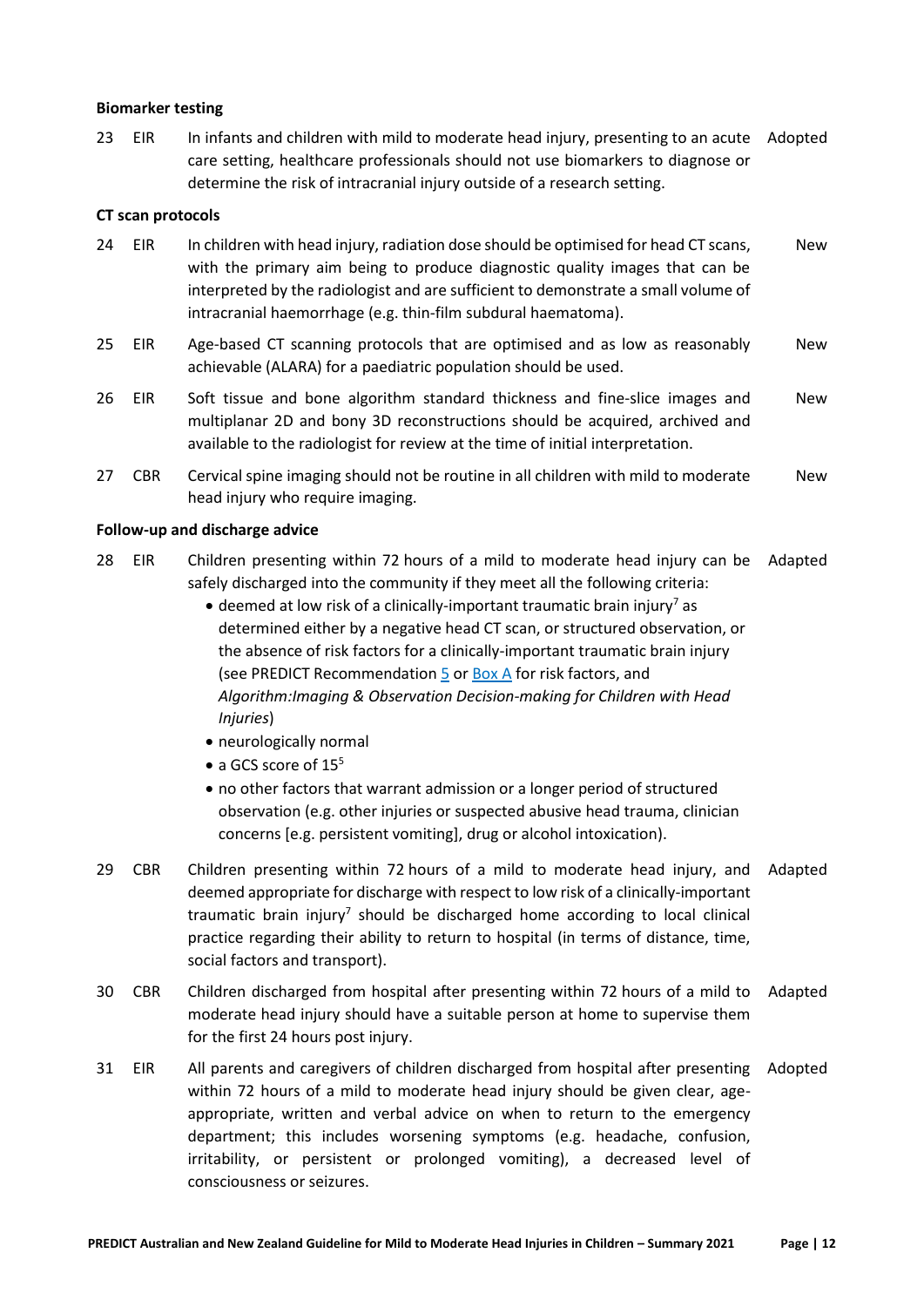- 32 EIR All parents and caregivers of children discharged from hospital after presenting within 72 hours of mild to moderate head injury should be given contact information for the emergency department, telephone advice line or other local providers of advice. Adopted
- 33 EIR All parents and caregivers of children discharged from hospital after presenting within 72 hours of mild to moderate head injury should be given clear, ageappropriate written and verbal advice on the possibility of persistent or delayed post-concussive symptoms, and the natural history (including the recovery process) of post-concussive symptoms in children. Adopted
- 34 EIR All parents and caregivers of children discharged from hospital after presenting within 72 hours of mild to moderate head injury should be given clear, ageappropriate written and verbal advice on exercise, return to sport, return to school, alcohol and drug use, and driving. Adopted
- 35 EIR Children presenting within 72 hours of a mild to moderate head injury deemed at low risk of a clinically-important traumatic brain injury,<sup>7</sup> as determined by any of the following – a negative head CT scan, structured observation or the absence of risk factors for clinically-important traumatic brain injury (see PREDICT Recommendation [5](#page-6-0) or Box A for risk factors) – do not require specific follow-up for an acute intracranial lesion (e.g. bleeding). New
- 36 EIR All parents and caregivers of children discharged from hospital after presenting within 72 hours of mild to moderate head injury should be advised that their child should attend primary care 1–2 weeks post injury for assessment of postconcussive symptoms and to monitor clinical status. New
- 37 EIR In children at high risk of persistent post-concussive symptoms (more than 4 weeks) (see Practice point O), clinicians should consider provision of referral to specialist services for post-concussive symptom management. Adapted
- O PP For children presenting within 72 hours of mild to moderate head injury, emergency department clinicians should consider factors known to be associated with an increased risk of developing post-concussive symptoms. Examples include, but are not restricted to, a high degree of symptoms at presentation, girls aged over 13 years, previous concussion with symptoms lasting more than a week, or past history of learning difficulties or attention deficit hyperactivity disorder (ADHD). There are validated prediction rules (e.g. Predicting Persistent Postconcussive Problems in Pediatrics (5P) clinical risk score) or risk tables to provide prognostic counselling and follow-up advice to children and their caregivers on their potential risk of developing post-concussive symptoms (see Tables 6.3.3 and 6.3.4 in full Guideline for further details). New
- 38 EIR In children whose post-concussive symptoms do not resolve within 4 weeks, clinicians should provide or refer the child to specialist services for persistent postconcussive symptom management. Adapted

#### **Return to sport**

39 CBR Children with mild to moderate head injury should not return to contact sport Adapteduntil they have successfully returned to school. Early introduction (after 24 hours) of gradually increasing, low to moderate physical activity is appropriate, provided it is at a level that does not result in exacerbation of post-concussive symptoms.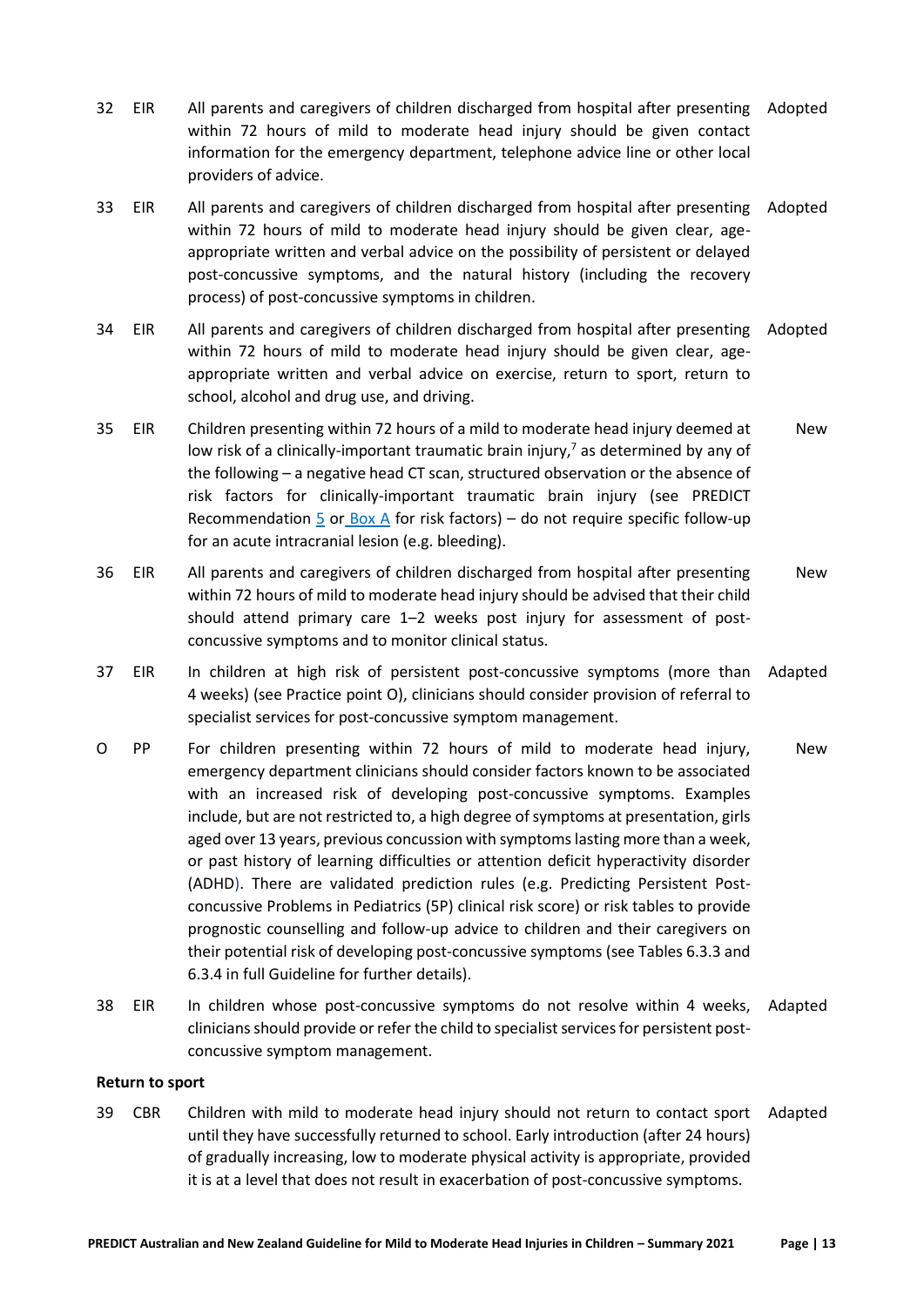- 40 CBR Children with post-concussive symptoms should avoid activities with a risk of contact, fall or collisions that may increase the risk of sustaining another concussion during the recovery period. Adapted
- 41 CBR Children with post-concussive symptoms who play sport should commence a modified non-contact exercise program and must subsequently be asymptomatic before full contact training or game day play can resume. Adapted
- P PP A modified non-contact exercise program can be supervised by a parent (for younger children) or sports or health personnel (for children with ongoing significant symptoms or older children wanting to resume contact sport). New

# **Physical rest**

- 42 EIR Children with mild to moderate head injury should have a brief period of physical rest post injury (not more than 24–48 hours post injury). Adapted
- 43 EIR Following a mild to moderate head injury, children should be introduced to early (between 24 and 48 hours post injury), gradually increasing, low to moderate physical activity, provided that it is at a level that does not result in significant exacerbation of post-concussive symptoms. Physical activities that pose no or low risk of sustaining another concussion can be resumed whenever symptoms improve sufficiently to permit activity, or even if mild residual post-concussive symptoms are present. Adapted

# **Cognitive rest**

- 44 EIR Children with mild to moderate head injury should have a brief period of cognitive  $rest<sup>17</sup>$  post injury (not more than 24-48 hours post injury). New
- 45 EIR Following a mild to moderate head injury, children should be introduced to early (between 24 and 48 hours post injury), gradually increasing, low to moderate cognitive activity, at a level that does not result in significant exacerbation of postconcussive symptoms. New

# **Return to school**

- 46 EIR Children with post-concussive symptoms should gradually return to school at a level that does not result in significant exacerbation of post-concussive symptoms. This may include temporary academic accommodations and temporary absences from school. Adapted
- 47 EIR All schools should have a concussion policy that includes guidance on sportrelated concussion prevention and management for teachers and staff, and should offer appropriate short-term academic accommodations and support to students recovering from concussion. Adopted
- 48 EIR Clinicians should assess risk factors and modifiers that may prolong recovery and may require more, prolonged or formal academic accommodations. In particular, adolescents recovering from concussion may require more academic support during the recovery period. Adopted

<sup>&</sup>lt;sup>17</sup> Low-level cognitive activity, in appropriate short periods, that does not exacerbate symptoms.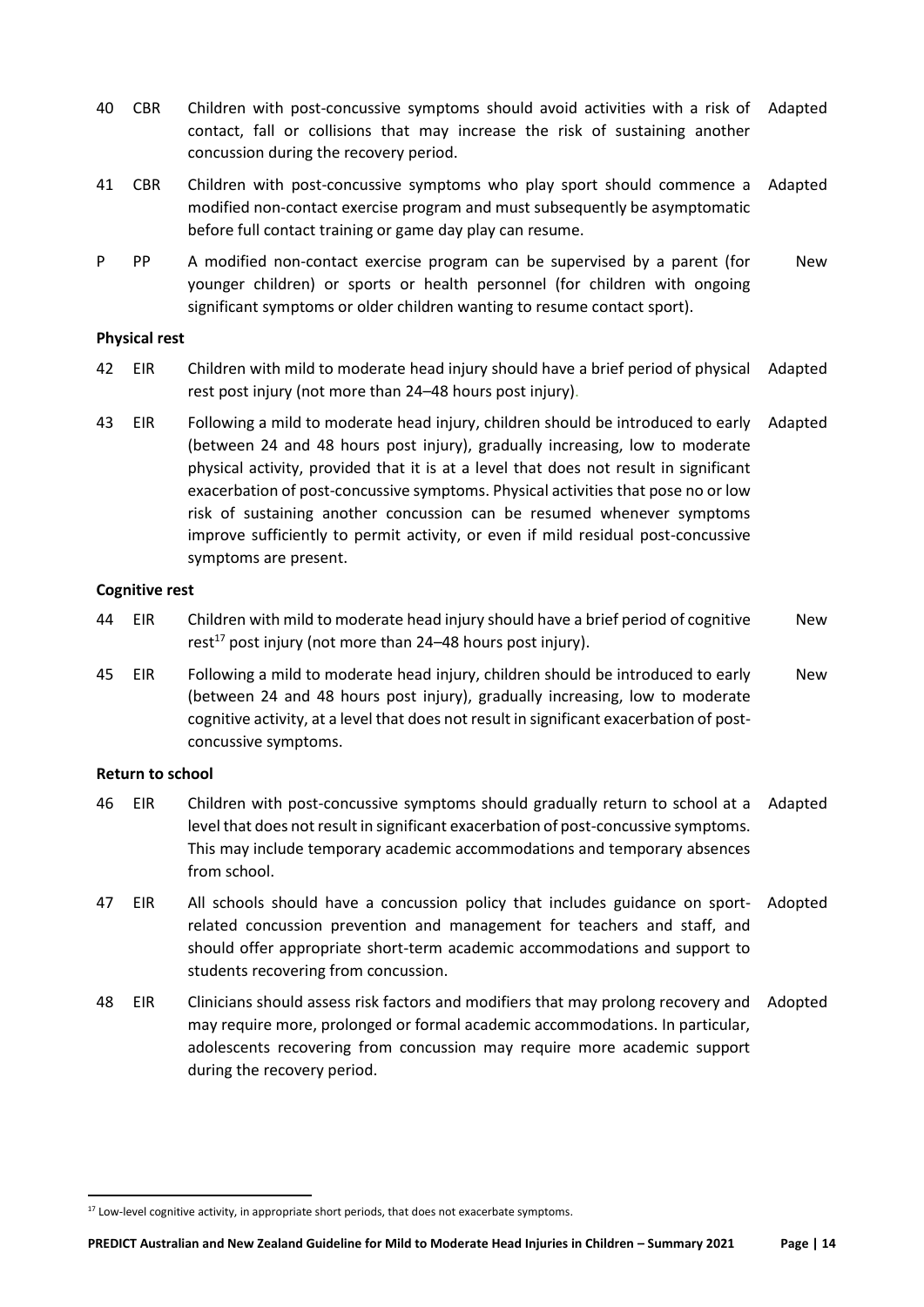Q PP Protocols for return to school should be personalised and based on severity of symptoms, with the goal being to increase student participation without exacerbating symptoms. Academic accommodations and modifications after concussion may include a transition plan and accommodations designed to reduce demands, monitor recovery and provide emotional support (see [Box B\)](#page-16-0). New

#### **Screen time**

- 49 CBR Following a mild to moderate head injury, children's use of screens should be consistent with the recommendation for gradually increasing, low to moderate cognitive activity; that is, activity at a level that does not result in significant exacerbation of post-concussive symptoms. New
- R PP Parents and caregivers should be aware of general recommendations for screen use in children aged 2–5 years; that is, limiting screen use to 1 hour per day, no screens 1 hour before bed, and devices to be removed from bedrooms before bedtime. New
- S PP Parents and caregivers should be aware of general recommendations for screen use in children aged over 5 years; that is, promote that children get adequate sleep (8–12 hours, depending on age), recommend that children not sleep with devices in their bedrooms (including TVs, computers and smartphones) and avoid exposure to devices or screens for 1 hour before bedtime. New

## **Return to driving/operating machinery**

- 50 CBR Adolescents (and children as appropriate) who have had a mild to moderate head injury causing loss of consciousness must not drive a car, motorbike or bicycle, or operate machinery for at least 24 hours. New
- 51 CBR Adolescents (and children as appropriate) who have had a mild to moderate head injury should not drive a car or motorbike, or operate machinery until completely recovered or, if persistent post-concussive symptoms are present, until they have been assessed by a medical professional. New

#### **Repeat concussion**

52 CBR Children diagnosed with a repeat concussion soon after the index injury (within 12 weeks) or after multiple repeat episodes are at increased risk of persistent post-concussive symptoms. Parents and caregivers of children with repeat concussion should be referred for appropriate medical review (e.g. to a paediatrician). New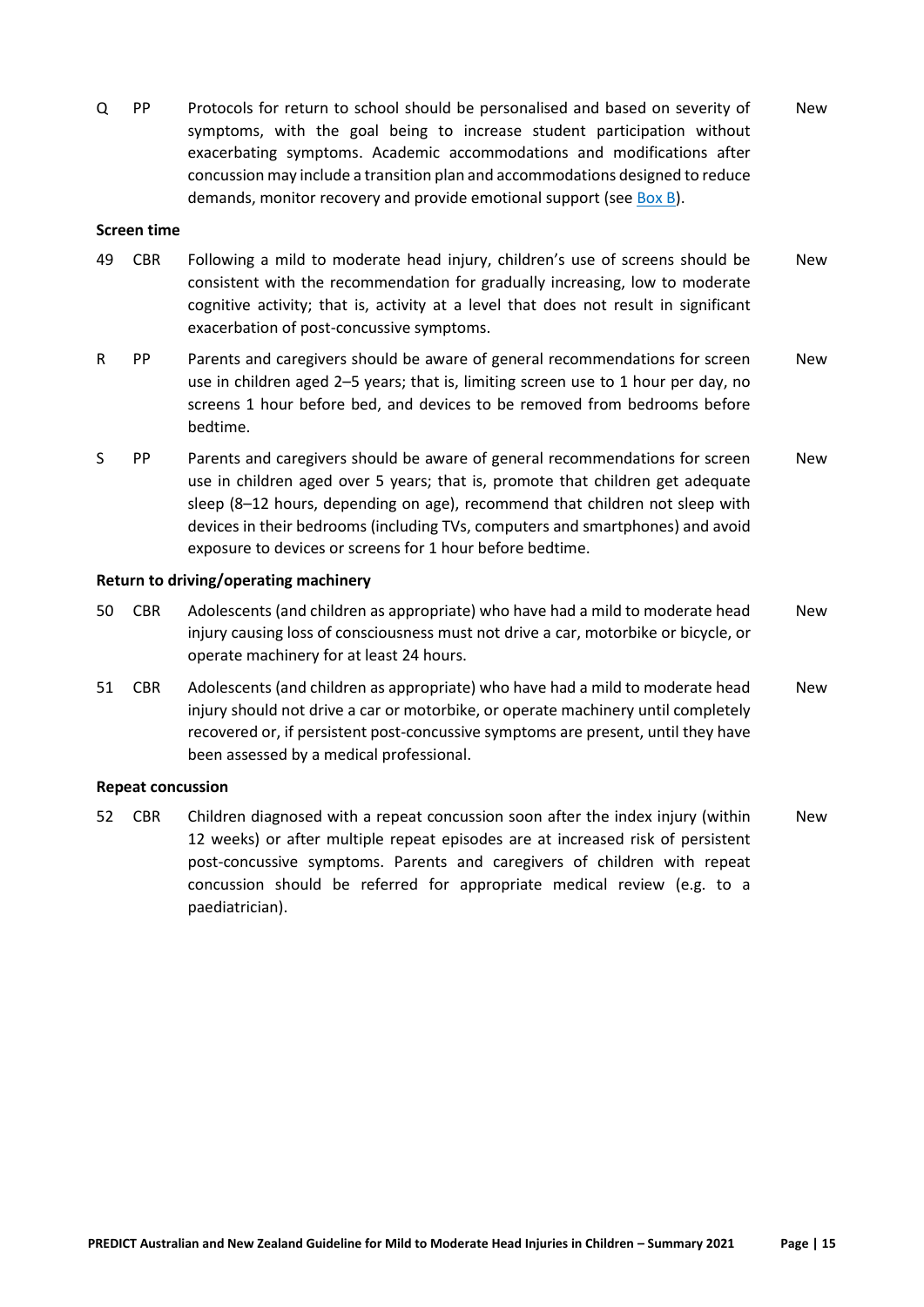<span id="page-15-0"></span>

| <b>Box A</b>                                                      | Head injury risk factors for clinically-important traumatic<br>brain injury $1$ |                                              |  |
|-------------------------------------------------------------------|---------------------------------------------------------------------------------|----------------------------------------------|--|
|                                                                   | GCS score of $142$ or other signs of altered mental status <sup>3</sup>         |                                              |  |
| Severe mechanism of injury <sup>4</sup>                           |                                                                                 |                                              |  |
| Post-traumatic seizures                                           |                                                                                 |                                              |  |
|                                                                   | Abnormal neurological examination                                               |                                              |  |
| Age less than 2 years                                             |                                                                                 | Age 2 years or older                         |  |
| Palpable skull fracture <sup>5</sup>                              |                                                                                 | Signs of base of skull fracture <sup>7</sup> |  |
| Occipital or parietal or temporal scalp<br>haematoma <sup>6</sup> |                                                                                 | History of LOC                               |  |
|                                                                   |                                                                                 | History of vomiting <sup>8</sup>             |  |
| History of LOC ≥5 seconds                                         |                                                                                 | Severe headache                              |  |
|                                                                   | Not acting normally per parent                                                  |                                              |  |
|                                                                   | Adapted from the PECARN rule, Kuppermann et al. (2009) (3)                      |                                              |  |

1 Clinically-important traumatic brain injury is defined as death from traumatic brain injury, neurosurgical intervention for traumatic brain injury, intubation for more than 24 hours for traumatic brain injury, or hospital admission of 2 nights or more associated with traumatic brain injury on CT.

2 Measured using an age-appropriate GCS.

3 Other signs of altered mental status: agitation, drowsiness, repetitive questioning, slow response to verbal communication.

4 Severe mechanism of injury: motor vehicle accident with patient ejection, death of another passenger or rollover; pedestrian or bicyclist without helmet struck by motorised vehicle; falls of 1 m or more for children aged less than 2 years and more than 1.5 m for children aged 2 years or older; or head struck by a high-impact object.

5 Palpable skull fracture: on palpation or possible on the basis of swelling or distortion of the scalp.

6 Non-frontal scalp haematoma: occipital, parietal or temporal.

7 Signs of base of skull fracture: haemotympanum, 'raccoon' eyes, cerebrospinal fluid (CSF) otorrhoea or CSF rhinorrhoea, Battle's signs

8 Isolated vomiting, without any other risk factors, is an uncommon presentation of clinically important traumatic brain injury. Vomiting, regardless of the number of vomits or persistence of vomiting, in association with other risk factors increases concern for clinically-important traumatic brain injury.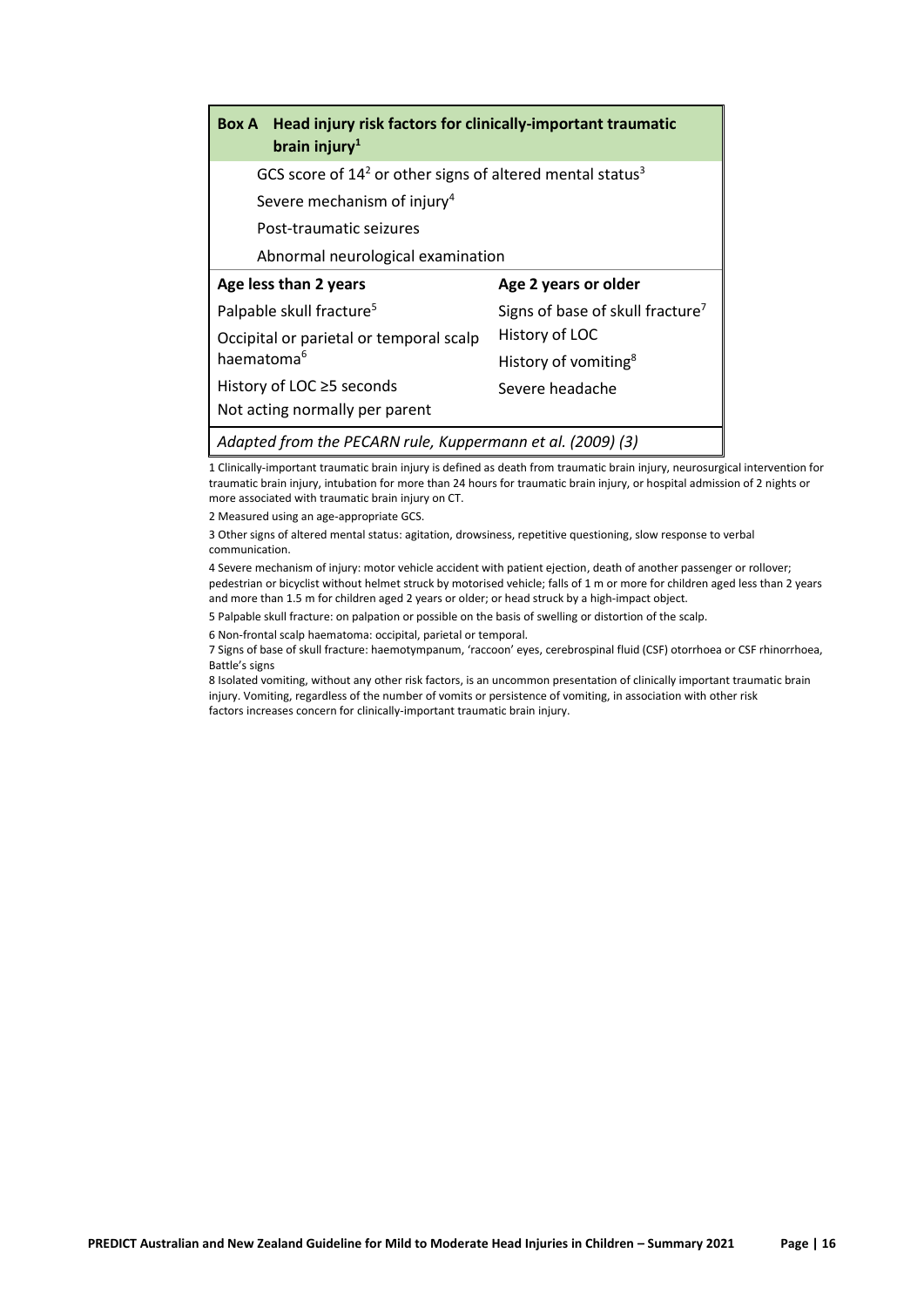<span id="page-16-0"></span>

CBR: consensus-based recommendation; CT: computed tomography; EIR: evidence-informed recommendation; GCS: Glasgow Coma Scale; GP: general practitioner; LOC: loss of consciousness; MRI: magnetic resonance imaging; PP: practice point